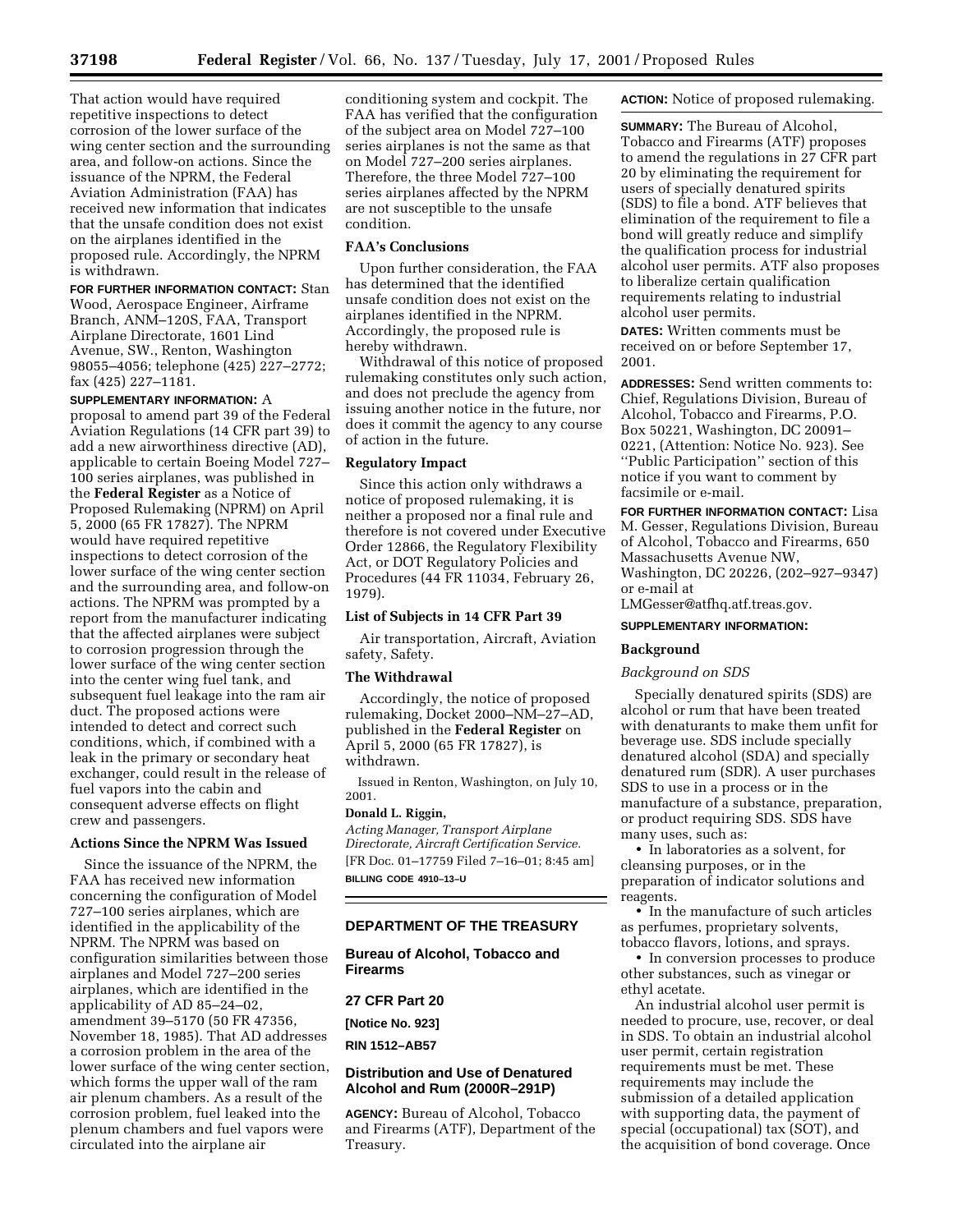such registration requirements are met, the applicant is issued an industrial alcohol user permit and may commence conducting any of the uses authorized under the law and regulations for industrial alcohol user permittees. The permittee is allowed to purchase and acquire alcohol from a registered distilled spirits plant (DSP) free of the excise tax payments normally required by the DSP proprietor. For this reason, SDS authorized uses are limited or restricted under the law. Any permittee who uses SDS in a manner that violates the laws and regulations becomes liable for the tax and other provisions of the Internal Revenue Code of 1986, 26 U.S.C. 5001(a)(5).

#### *Bonds and Consents of Surety*

Section 5272 of the Internal Revenue Code of 1986 provides that bond coverage may be required as part of the industrial alcohol user permit qualification process. Prior to 1985, the regulations required applicants (other than States, political subdivisions, and the District of Columbia) who wished to obtain more than 120 gallons of SDS per year, to submit an Industrial Alcohol Bond, ATF Form 5150.25. In 1985, the SDS regulations were revised and the exemption from bond coverage was expanded. See, T.D. ATF–199, (50 FR 9152), published on March 6, 1985. Under those revisions, the percentage of users of SDS who were exempt from filing a surety bond increased from 43 percent, under the prior regulations, to 75 percent under the adopted regulations.

Subpart E of 27 CFR part 20 still reflects that expansion today. Specifically, applicants (other than States, political subdivisions, and the District of Columbia) who wish to obtain more than 5,000 gallons of SDS per year must, in addition to other requirements, submit an Industrial Alcohol Bond, ATF Form 5150.25.

Based on the post-1985 experience in administering part 20, ATF believes that bond coverage should no longer be required of any applicant for an industrial alcohol use permit. Additionally, ATF believes that elimination of the bond requirement under subpart E will result in substantially reduced administrative and financial burdens on industrial alcohol permittees. Therefore, ATF is soliciting public comments on the proposal to delete the bond requirements.

## *Qualification Requirements*

Section 5271 of the Internal Revenue Code of 1986 requires the submission of an application before a permit may be

issued to procure, deal in, or use SDS. Current regulations require the submission of a detailed application with supporting data by all applicants. The appropriate ATF officer is authorized to waive some of the application and supporting data requirements for applicants who are a State, political subdivisions thereof, or the District of Columbia, or whose annual withdrawal and sale or usage of SDS will not exceed 5,000 proof gallons.

ATF believes that this waiver should be available to all applicants when the appropriate ATF officer concludes that the revenue is adequately protected with respect to the person submitting the application and that there is no hindrance to the effective administration of part 20. Therefore, ATF is soliciting public comments on the proposal to amend the regulations to allow the appropriate ATF officer to waive detailed applications with supporting data for all applicants.

#### **Regulatory Flexibility Act**

It is hereby certified that these proposed regulations will not have a significant economic impact on a substantial number of small entities. The proposed regulations will simplify the qualification process for an industrial alcohol user permit by eliminating the requirement to obtain a bond. A copy of the proposed rule was submitted to the Chief Counsel for Advocacy of the Small Business Administration in accordance with 26 U.S.C. 7805(f). No comments were received.

## **Executive Order 12866**

It has been determined that this regulation is not a significant regulatory action as defined by Executive Order 12866. Accordingly, the proposed rule is not subject to the analysis required by this Executive Order.

#### **Paperwork Reduction Act**

The provisions of the Paperwork Reduction Act of 1995, 44 U.S.C. Chapter 35, and its implementing regulations, 5 CFR part 1320, do not apply to this proposed rule because there are no new reporting or recordkeeping requirements.

## **Public Participation**

#### *Who May Comment on This Notice?*

ATF requests comments from all interested parties. In addition, ATF specifically requests comments on the clarity of this proposed rule and how it may be made easier to understand. Comments received on or before the closing date will be carefully considered. Comments received after

that date will be given the same consideration if it is practical to do so. However, assurance of consideration can only be given to comments received on or before the closing date.

### *Can I Review Comments Received?*

Copies of the proposed regulations and any written comments received will be available for public inspection during normal business hours at the ATF Reading Room, Office of the Liaison and Public Information, Room 6480, 650 Massachusetts Avenue, NW., Washington, DC 20226.

## *Will ATF Keep My Comments Confidential?*

ATF will not recognize any comment as confidential. All comments and materials may be disclosed to the public. If you consider your material to be confidential or inappropriate for disclosure to the public, you should not include it in the comments. We will also disclose the name of any person who submits a comment.

## *Can I Request a Public Hearing?*

During the comment period, any person may request an opportunity to present oral testimony at a public hearing. However, the Director reserves the right to determine, in light of all circumstances, whether a public hearing will be held.

## *How Do I Send Facsimile Comments?*

You may submit comments by facsimile transmission to (202) 927– 8525.

#### Facsimile comments must:

- Be legible.
- Reference this notice number.
- Be on paper  $8\frac{1}{2}$ " x 11" in size.
- Contain a legible written signature.
- Be not more than three pages.

We will not acknowledge receipt of facsimile transmissions. We will treat facsimile transmissions as originals.

## *How Do I Send Electronic Mail (E-Mail) Comments?*

You may submit comments by e-mail by sending the comments to nprm@atfhq.atf.treas.gov. You must follow these instructions. E-mail comments must:

• Contain your name, mailing address, and e-mail address.

• Reference this notice number.

• Be legible when printed on not

more than three pages,  $8\frac{1}{2}$ " x  $11$ " in size.

We will not acknowledge receipt of email. We will treat comments submitted by e-mail as originals.